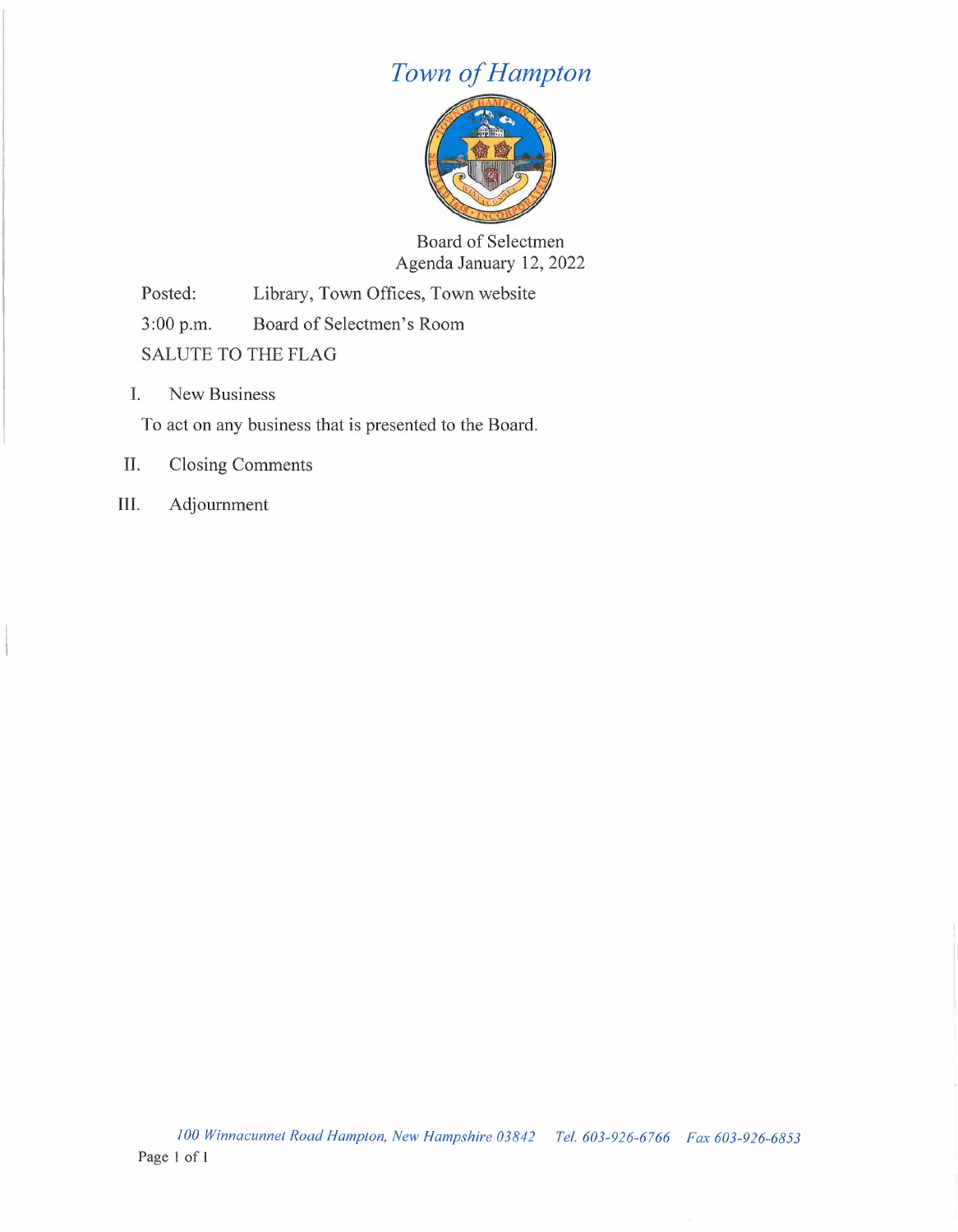## *Town of Hampton*



January 12, 2022

Posted: Library, Town Offices, Town website

3:00 p.m. Board of Selectmen's Room

SALUTE TO THE FLAG

PRESENT: Russell Bridle, Chairman Charles Rage, Vice-chairman Regina Barnes, Selectman by Phone James Waddell, Selectman Richard Sawyer, Selectman Jamie Sullivan, Town Manager

Sel. Sawyer MOTIONED to allow Selectman Barnes to participate by telephone, SECONDED by Sel. Waddell. VOTE: 3-0-0

Sel. Barnes noted she is home, alone, and quarantining.

I. New Business

To act on any business that is presented to the Board.

TM Sullivan noted a number of petition articles that came in before the deadline. He noted there are seven and all have met the requirements. He discussed electronic submissions and that Counsel advised they met the requirements.

He read Article #36, Winnacunnet Road Milling and Overlay.

Sel. Sawyer discussed this being only an overlay. He noted it did not include infrastructure and we are looking to do the full project at a later date. He discussed this funding should be held onto until ready to do the total project. He noted that there is no directive from DPW regarding how this would fit into their schedule. He discussed this is a temporary fix that would be undone to do the full road including infrastructure and can't support it.

Sel. Waddell noted he agreed, and it would be fiscally irresponsible.

Sel. Barnes noted she had discussed this with the petitioner and the petitioner had concerns that Winnacunnet is not on the CIP until 2025 or so, and that prompted the petition. She noted that since it is a taxpayer petition, she would recommend.

Chairman Bridle noted that anytime it is a money article there is a recommendation or nonrecommendation from the selectmen and the budget committee. TM Sullivan agreed to that statement and noted that DPW did discuss this as an option and the board did not want to go that way.

Sel. Sawyer reiterated his position.

Chairman Bridle noted he agreed with Sel. Sawyer and explained.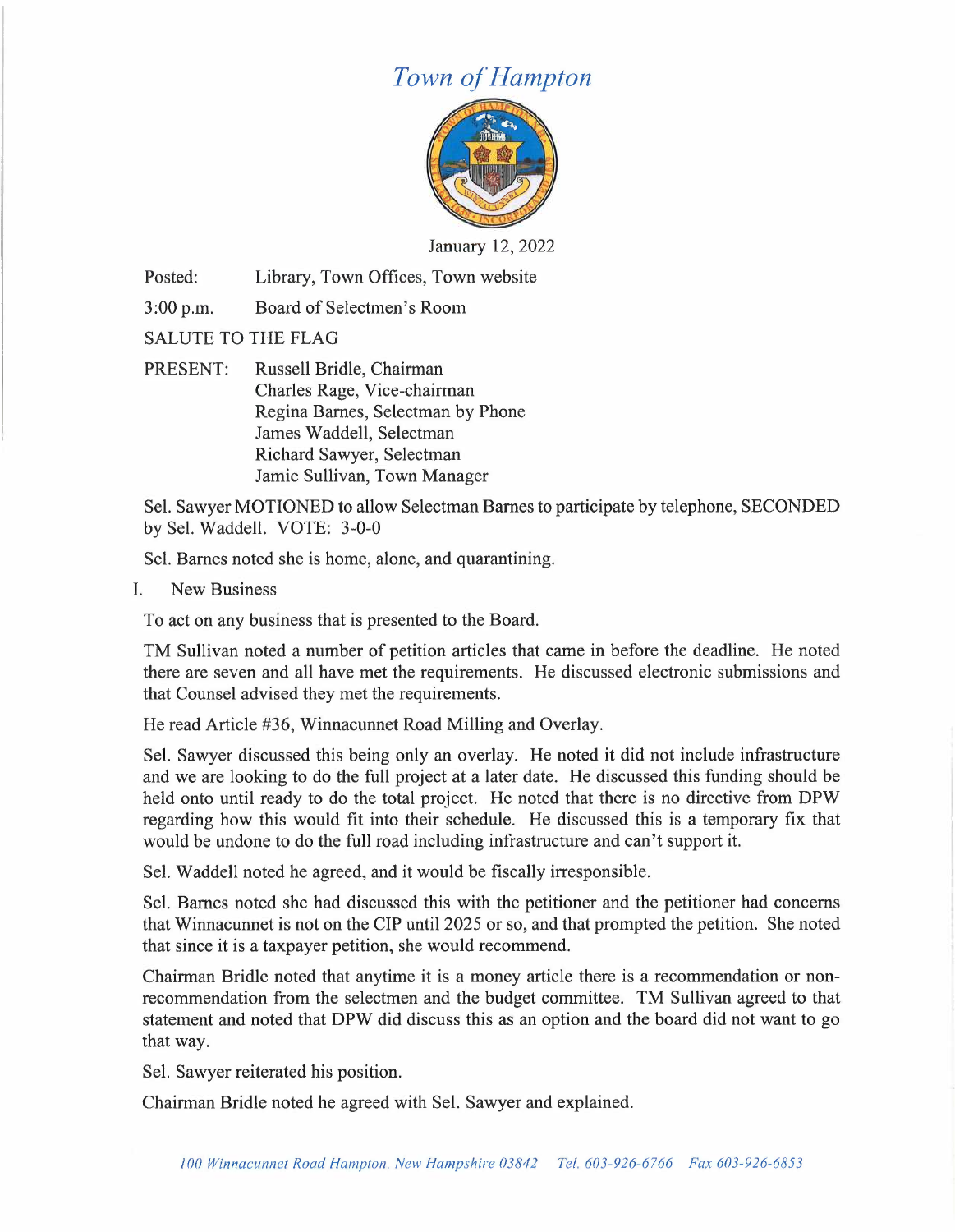Sel. Barnes recalled that the 2021 quote for milling, and overlay was \$2 million dollars. She noted this is the voters money.

TM Sullivan explained the recommend or not process.

Chairman Bridle MOTIONED to not recommend the petitioned warrant article regarding Winnacunnet Road, SECONDED by Sel. Waddell. VOTE: 3-1-0 (Barnes)

TM Sullivan read Article #37, Mosquito Control Ordinance.

Chairman Bridle mentioned this is not a money article and the board need not approve. He and the town manager discussed. TM Sullivan discussed the potential of enforcement costs.

Sel. Rage just arrived.

Sel. Waddell asked who would normally bring this forward, conservation, or a mosquito commission. TM Sullivan noted we had a Mosquito Commission that has become inactive and noted another article dealing with the same issue.

Sel. Barnes asked does that mean someone would go around to see if people had this in their yard and the answer was that is what this is saying. She noted a possible invasion of privacy.

Sel. Sawyer commented he understands the intent but can't see enforcement happening.

Chairman Bridle noted the intent is well, but premature.

Sel. Waddell MOTIONED to not recommend the petitioned warrant article regarding Mosquito Control Ordinance, SECONDED by Sel. Sawyer. VOTE: 5-0-0

Chairman Bridle fill in Sel. Rage regarding article #36.

Sel. Waddell MOTIONED to RECONSIDER the VOTE on Article #36, SECONDED by Sel. Sawyer. VOTE: 5-0-0

Sel. Sawyer MOTIONED to not recommend the petitioned warrant article regarding Winnacunnet Road, SECONDED by Sel. Waddell. VOTE: 4-1-0 (Barnes)

TM Sullivan read Article #38, Mosquito Management.

Sel. Sawyer noted there is no fiscal note attached, but it sounds like there would be some undetermined costs. TM Sullivan noted that was fair to say and discussed not knowing what this would require. Sel. Sawyer noted this would have been good as a presentation to the board and not in a position to support as it is the first time seeing it.

Sel. Barnes noted thinking this contradicts the article before it and explained, referencing the company we currently use.

Sel. Waddell expressed not having a full comprehension of what this entails and while not supporting now, thinks having Dragon come in would be helpful.

Sel. Sawyer noted we should hear the concerns of the petitioners.

TM Sullivan discussed citizens against the chemicals we are currently using.

Sel. Rage discussed the company we use now should be following state guidelines and rules.

Sel. Sawyer MOTIONED to not recommend the petitioned warrant article regarding Article #38, Mosquito Management, SECONDED by Sel. Waddell. VOTE: 5-0-0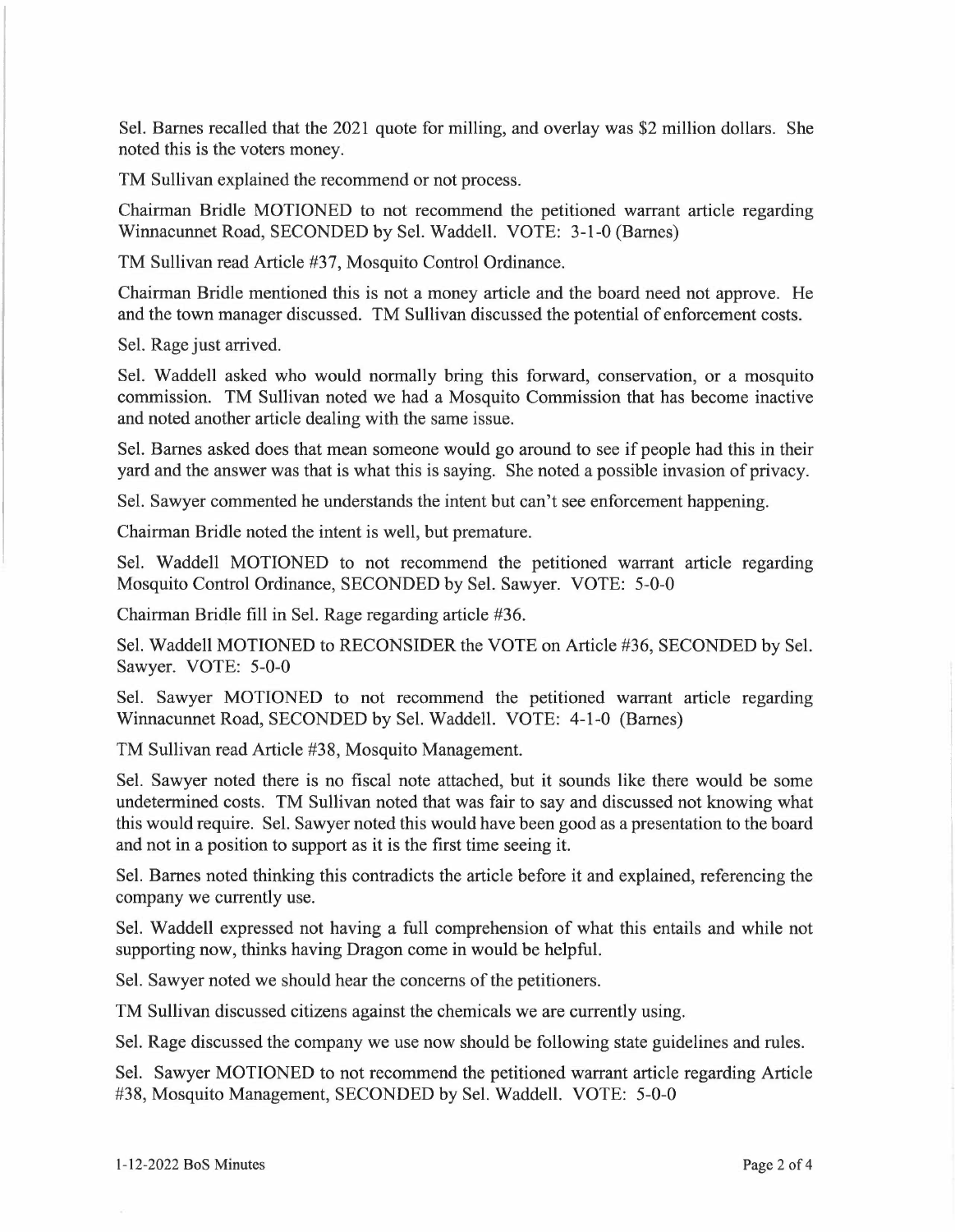TM Sullivan read, Article #39, Ballot Counting and RSA 656:40.

He discussed a second article that was similar but also included language regarding a special town meeting. He discussed the particulars of special town meetings and the receipt of these two articles. He discussed Sel. Barnes participation in the articles. He discussed what counsel has recommended regarding both. He asked how the board would like to proceed on article #39.

Chairman Bridle asked about cost. TM Sullivan noted it is undetermined at this time.

Sel. Sawyer discussed police officers present at the polls and when the count is being done. Chairman Bridle noted also DPW. There was general discussion on poll workers.

Fin. Dir. Pulliam noted that we have very few volunteers and the Town Clerk has computed the additional cost.

Sel. Sawyer noted he respected the concern, but he saw no improprieties in the Hampton elections. He noted he believed there would be greater opportunity for concern with people hand counting. He referenced parking machines, and noted the intent is good but he can't support it.

Sel. Barnes noted one third of towns in NH still count ballots manually. She noted the hundreds of people who have signed this petition, and, noted many of those stated they would volunteer. She noted the Town Clerk stating the significant cost of this at a budget meeting, and her asking for documentation to that, and not receiving it. She discussed this is statewide, and is what the people in the state want, noting a house bill. She noted the people need to decide.

Sel. Waddell noted he understands what they are saying and thinking but sees no evidence of changing. He noted using machines is fine and we should stay with what we have.

Sel. Sawyer clarified that if they vote to not recommend, it will still appear on the ballot.

Sel. Rage noted he has been through recounts and never sees much of a difference.

Sel. Barnes MOTIONED to recommend the petitioned Article #39, Ballot Counting and RSA 656:40, There was not a second.

Sel. Waddell MOTIONED to not recommend the petitioned Article #39, Ballot Counting and RSA 656:40, SECONDED by Sel. Sawyer. VOTE: 4-1-0 (Barnes)

Sel. Barnes asked about evidence and noted her request of the Town Clerk for when the last time was that we compared electronic results with hand counted results. She noted this has nothing to do with the staff or the Town Clerk or Town Moderator, noting the machines.

TM Sullivan referenced a letter from the Moderator regarding auditing the machines prior to every election and discussed.

TM Sullivan read Article #40. He noted the special election wording not included by statute.

Sel. Rage MOTIONED to not recommend the petitioned Article #40, SECONDED by Sel. Sawyer. VOTE: 4-1-0 (Barnes)

TM Sullivan read Article #41, Voting Times.

Sel. Sawyer discussed people getting out of work and travel time and this would reduce votes cast.